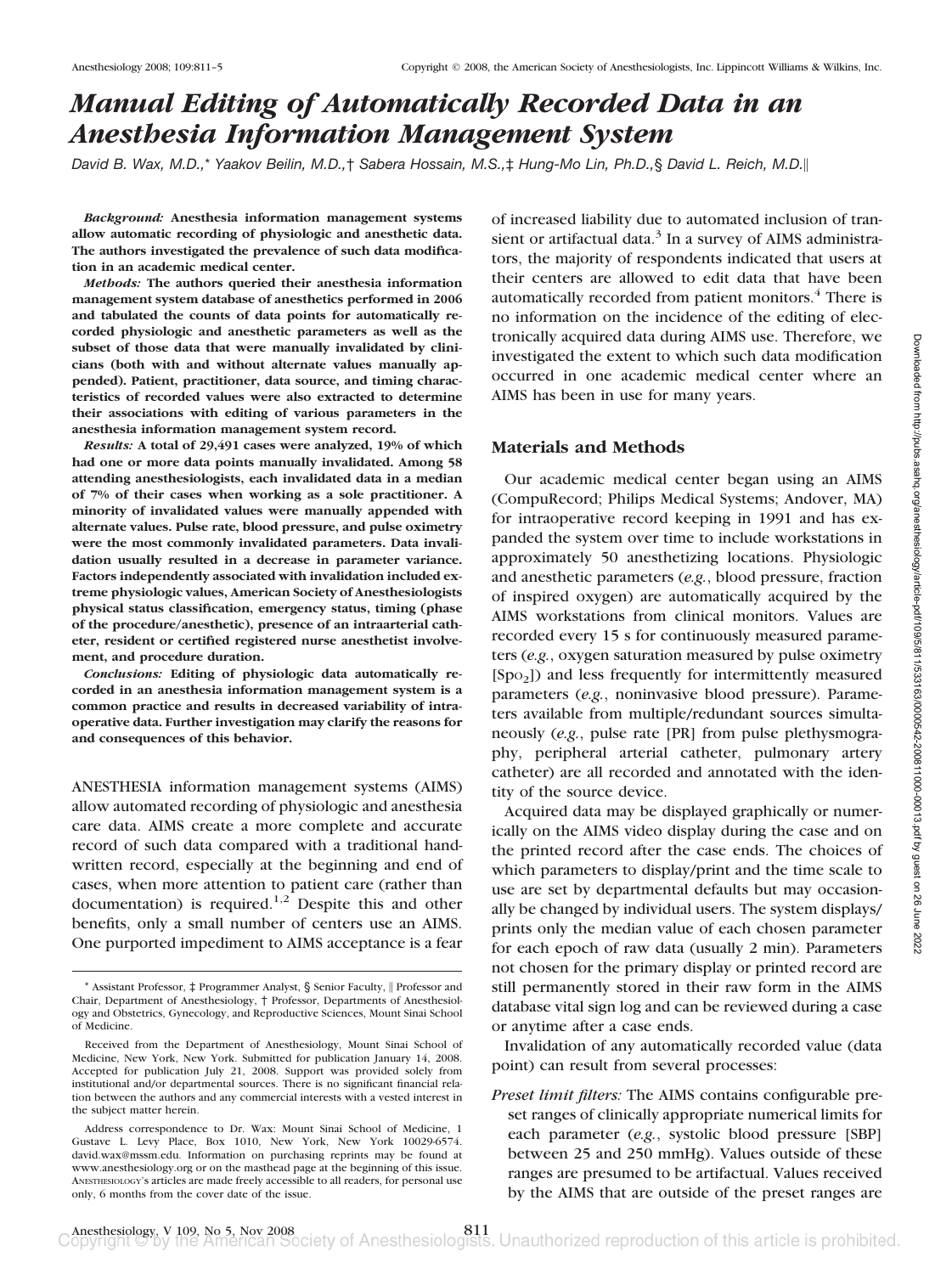automatically flagged as invalid and are suppressed from display/printing. The user may revalidate data points that have been automatically set to invalid by this filtering mechanism. Individual users with advanced knowledge of the AIMS configuration options may alter these preset limits at any time, but our experience is that no one does so to any significant extent.

- *Data stream toggling:* The data stream for each automatically recorded parameter can be toggled on or off by clicking a virtual button on the display screen. This causes the values in that stream to be flagged as invalid immediately upon acquisition. This may be used preemptively in situations when artifactual values are anticipated. Although this is frequently done during cardiopulmonary bypass, our experience suggests that this toggling feature is rarely used in other settings.
- *Tabular data review:* Any recorded data point (or group of data points) in a case can be manually invalidated by opening the case's tabular vital sign log, highlighting the target values, and flagging the values as invalid.

Any user (attending, resident, or certified registered nurse anesthetist [CRNA]) at an AIMS workstation with a case in progress can invalidate (or revalidate) any recorded value. Our AIMS does not record the identity of the user who invalidated any data point, nor does it differentiate among invalidation methods (data stream toggling or tabular data review), though it does identify values that are filtered out by preset limits. Our department does not have a policy regarding the invalidating/ editing of case data, though records become locked 30 min after the case is ended, and no further changes can be made after that time. Data that remain invalidated will be suppressed from the AIMS video display and printed record and may appear as a gap in monitoring. Regardless of which invalidation process occurs, however, the originally captured (raw data) value remains permanently stored in the electronic case record and can be retrieved if needed. An additional feature of our AIMS is that any invalidated data point can optionally be appended by manual entry of an alternate value.

After obtaining institutional review board (Program for the Protection of Human Subjects, Mount Sinai School of Medicine, New York, New York) approval for a retrospective investigation and waiver of informed consent, we queried our AIMS database of all cases performed in 2006. Cases involving cardiopulmonary bypass were excluded because of the long periods of time when data streams are toggled off (as described in the list above). Records of anesthesia for labor and delivery (but not cesarean deliveries alone) were also excluded because physiologic data during such cases are not recorded automatically in our AIMS. Data points automatically invalidated by preset limit filters (as described in the list above) were excluded from analysis because they were

not deliberately invalidated by users. Data points actively/ deliberately invalidated by users (*via* data stream toggling or tabular data review) were included.

For all cases analyzed, the total count of raw, nonnull values recorded for each parameter was tabulated, as was the state of each value (*i.e.*, valid or invalid). For each data point, the phase of anesthetic care (*i.e.*, before, during, or after the surgical/diagnostic procedure) was determined, as was the presence or absence of an intraarterial monitoring catheter. For all invalidated data points, the presence or absence of a manually entered alternate value was noted, and the difference between the two was calculated. Also calculated was the count of and duration of time between clusters (contiguous data points) of invalidated values. Additional practitioner and patient characteristics of interest were also extracted for each case and were set as attributes of every data point within that case.

### *Statistical Analyses*

Descriptive statistics were calculated for the data set. For each case with any invalidated data, the variance of each physiologic parameter for the entire case was calculated both with and without the invalidated data included. For several select parameters, the probability of data invalidation was modeled by the method of generalized estimating equations for Poisson regression using SAS version 9.1 (SAS Institute, Inc., Cary, NC). This method provides relative risks of a data point being invalidated in the presence of various patient/practitioner/procedure-related factors relative to the absence of that same factor, and independent of (*i.e.*, controlling for) the state of all other included factors considered simultaneously. Factors included in the model were as follows: extreme values (the ranges of which were defined specifically for each parameter), participation of a resident or CRNA, American Society of Anesthesiologists (ASA) physical status classification, case emergency status, and procedure duration. This method also controlled for correlated data for individual attending physicians and provides robust standard errors for hypothesis testing. The type 3 tests based on the Wald statistics were used to test the overall significance of a variable.  $P \leq 0.05$ was considered statistically significant.

## **Results**

A total of 29,491 cases were included. Of these cases, 5,593 (19%) had one or more data points invalidated. There were 294,362,643 automatically recorded values, 238,731 (0.08%) of which were invalidated. Table 1 shows the total count of values for each parameter, the proportion of those values that were invalidated, and the distribution of all invalidated values across the 24 automatically recorded parameters. For cases with any inval-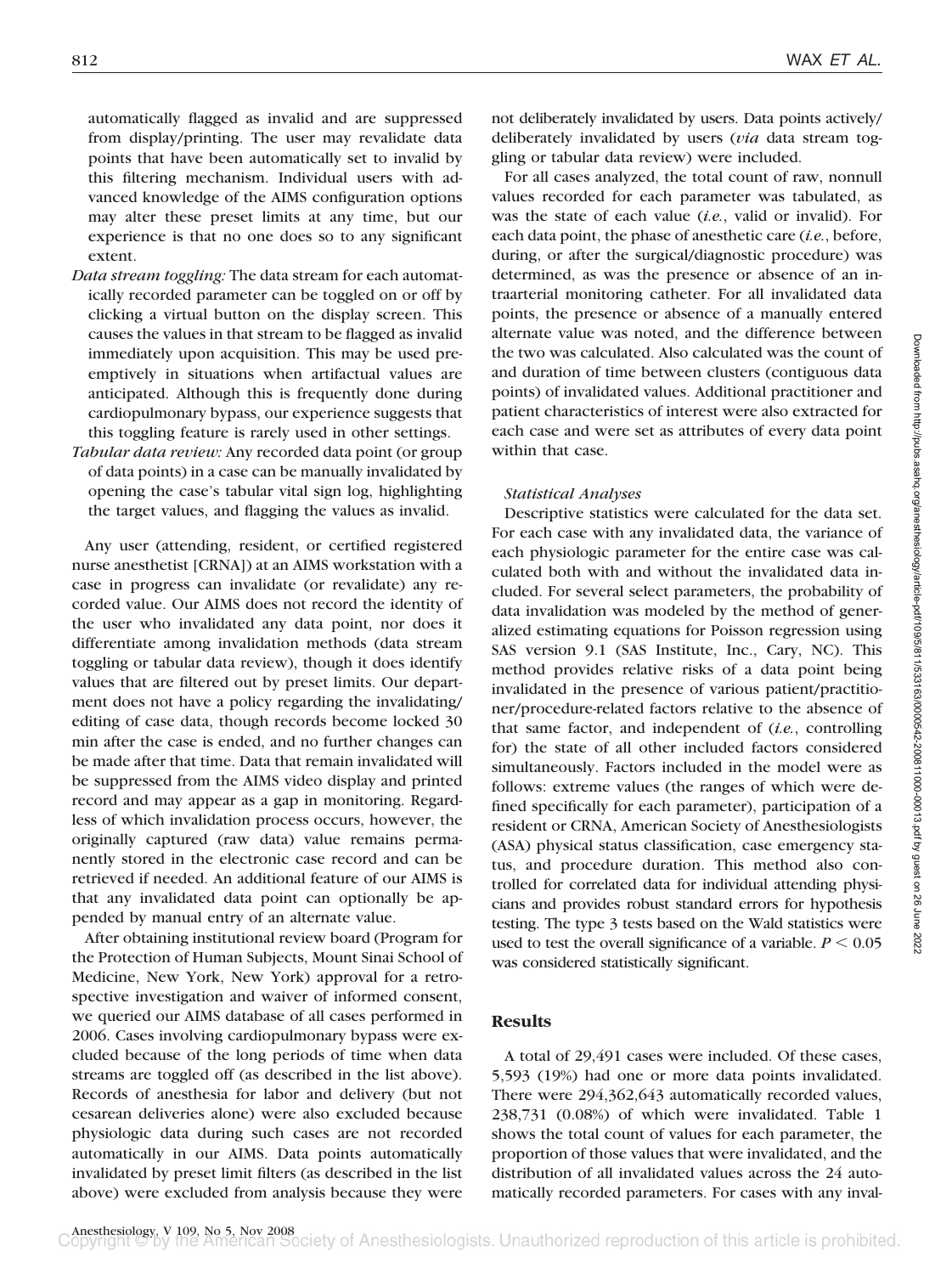| Parameter                           | Count of<br><b>Total Recorded Values</b> | Count (%) of<br>Values Invalidated | Distribution of<br>All Invalidated Values, % |
|-------------------------------------|------------------------------------------|------------------------------------|----------------------------------------------|
| Pulse rate                          | 20,556,365                               | 57,739 (0.28)                      | 24.19                                        |
| Arterial pressure-systolic          | 5,673,192                                | 25,533 (0.45)                      | 10.70                                        |
| Arterial pressure-diastolic         | 5,664,601                                | 23,599 (0.42)                      | 9.89                                         |
| Arterial pressure-mean              | 5,667,486                                | 19,712 (0.35)                      | 8.26                                         |
| Pulse oximetry                      | 14,721,942                               | 13,802 (0.09)                      | 5.78                                         |
| Temperature                         | 7,841,908                                | 13,647 (0.17)                      | 5.72                                         |
| Heart rate                          | 14,950,620                               | 7,729 (0.05)                       | 3.24                                         |
| Central venous pressure             | 1,008,393                                | 7,558 (0.75)                       | 3.17                                         |
| End-tidal nitrous oxide             | 15,601,738                               | 6,596(0.04)                        | 2.76                                         |
| End-tidal volatile agent            | 14.386.757                               | 6,129(0.04)                        | 2.57                                         |
| Inspired oxygen                     | 15,667,696                               | 6,019(0.04)                        | 2.52                                         |
| End-tidal carbon dioxide            | 15,678,682                               | 4,984 (0.03)                       | 2.09                                         |
| Inspired carbon dioxide             | 15,677,118                               | 4,962 (0.03)                       | 2.08                                         |
| Pulmonary artery pressure-systolic  | 391.841                                  | 4,768 (1.22)                       | 2.00                                         |
| Inspired nitrous oxide              | 15,596,482                               | 4,740 (0.03)                       | 1.99                                         |
| Pulmonary artery pressure-diastolic | 391.841                                  | 4,656 (1.19)                       | 1.95                                         |
| Pulmonary artery pressure-mean      | 391,693                                  | 4,490 (1.15)                       | 1.88                                         |
| Inspired volatile agent             | 14,384,592                               | 4,262 (0.03)                       | 1.79                                         |
| Peak inspiratory pressure           | 15,200,892                               | 3,766 (0.02)                       | 1.58                                         |
| ST-segment changes                  | 25,081,143                               | 3,319(0.01)                        | 1.39                                         |
| Positive end-expiratory pressure    | 14.888.495                               | 3,169(0.02)                        | 1.33                                         |
| End-tidal oxygen                    | 15,600,392                               | 3,005(0.02)                        | 1.26                                         |
| Tidal volume                        | 10,730,335                               | 2,431 (0.02)                       | 1.02                                         |
| Respiratory rate                    | 28.608.439                               | 2,116(0.01)                        | 0.89                                         |
| Total                               |                                          | 238,731                            | 100.00                                       |

**Table 1. Proportion and Distribution of Automatically Recorded Physiologic Data Invalidated in an Anesthesia Information Management System by Physiologic Parameter**

idated data, there was a median [25th–75th % interquartile range (IQR)] of 3 [1–3] parameters invalidated per case.

A group of 58 attending anesthesiologists (from a total of 72), each of whom had worked without a resident or CRNA in at least 10 cases and performed a median of 52 cases (range, 10–234), was identified. For this group, data were invalidated in a median [IQR] of 7% [2–15%] of each attending's cases, with 52 (93%) of the attending physicians invalidating data in at least one case.

Additional analyses were performed for three physiologic parameters that comprised a high proportion of all invalidated values: SBP, PR, and  $Spo<sub>2</sub>$ . SBP was derived from noninvasive oscillometric blood pressure cuff or intraarterial catheter sources, and PR was determined primarily from plethysmography or intraarterial catheter sources (rather than from electrocardiography that is recorded separately as "heart rate"). Figures 1A–C show histograms of invalidated values for these three parameters.

#### *Systolic Blood Pressure*

At least one invalidated SBP value was found in 10% of cases, with a median [IQR] of 2 [1–6] invalidated values per case. These invalidations resulted in a decrease in total SBP variance in 92% of cases. Manually entered values were provided to replace 7% of all invalidated SBP values. The median [IQR] difference between the invalidated values and the manually entered replacement values was  $4 \text{ mmHg}$  [ $-8 \text{ to } 24 \text{ mmHg}$ ].

To characterize the clustering of invalidated data, SBP measured by intraarterial catheter was chosen as a pa-

rameter with predictable and frequent (every 15 s) acquisition. For 1,069 cases with SBP measured by intraarterial catheter and with more than one invalidated value, the invalidated data were found in clusters of an average of 8 values (2 min) each. For 74% of the cases with more than one cluster of invalidated values, there was a median  $[IQR]$  of 2  $[1-4]$  clusters per case and 3  $[1-13]$  min between clusters.

The relative risks (95% confidence intervals) of data invalidation for SBP less than 80 mmHg or SBP of 160 mmHg or greater (*vs.* 80–160 mmHg) were 25.8 (24.1– 27.6) and 7.1 (6.6–7.7), respectively. There was a 2.2 (2.1–2.4) and 2.2 (1.8–2.6) relative risk of SBP data invalidation for preprocedure values *versus* both intraoperative or postprocedure values, respectively. SBP values obtained from an arterial catheter carried a 0.21 (0.19–0.23) relative risk of invalidation (*vs.* noninvasive blood pressure). Greater ASA physical status classification, emergency status, and longer procedure duration were all independently associated with increased SBP invalidation (data not shown).

## *Pulse Rate*

At least one invalidated PR value was found in 9% of cases, with a median [IQR] of 6 [2–18] invalidated values per case. These invalidations resulted in a decrease in total PR variance in 97% of cases. Manually entered values were provided to replace 13% of invalidated PR values. The median [IQR] difference between the inval-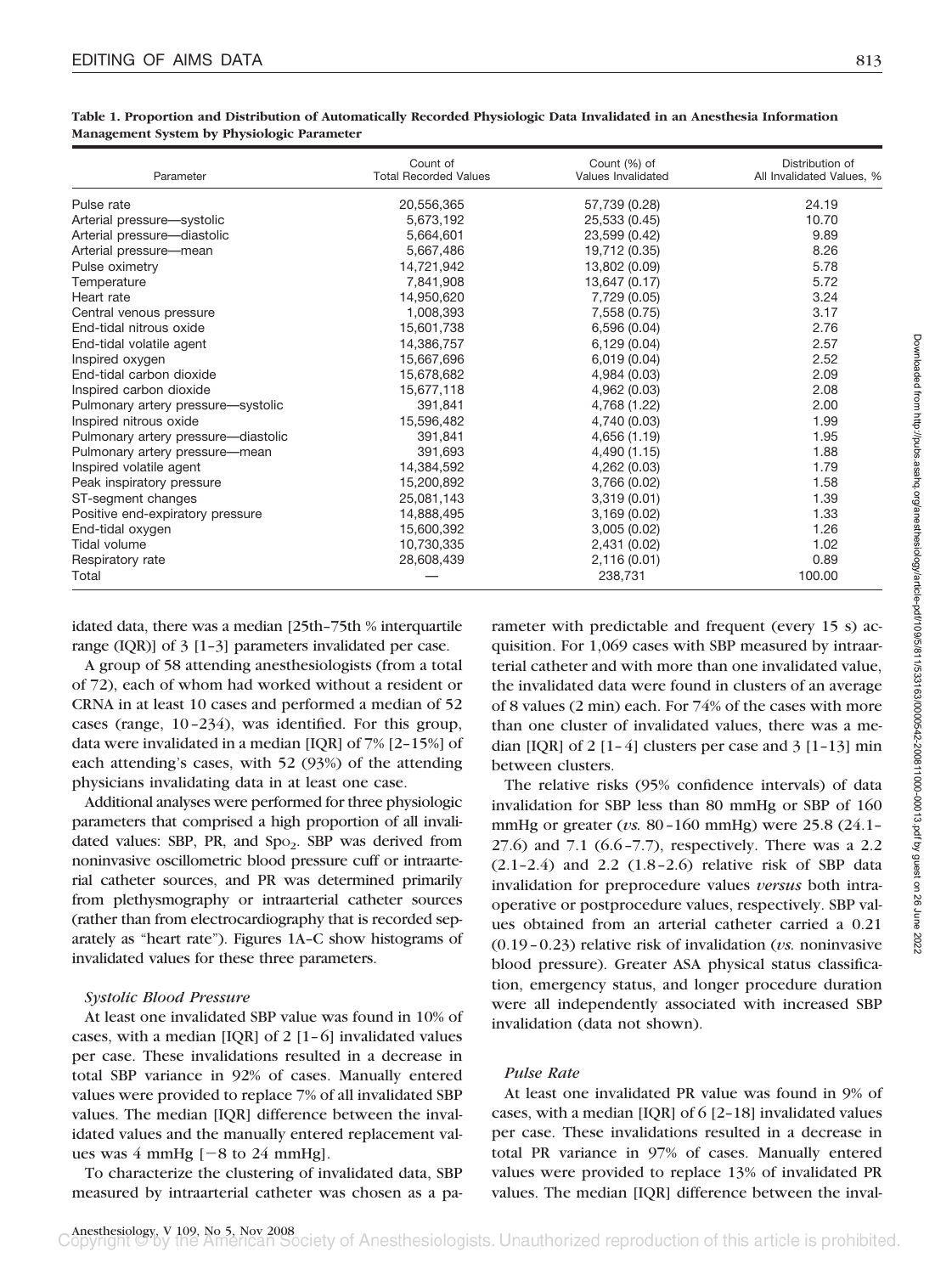

**Fig. 1. (***A***) The distribution of invalidated systolic blood pressure values in an anesthesia information management system. (***B***) The distribution of invalidated pulse rate values in an anesthe-** $\sin$  information management system. BPM = beats/min. (*C*) The distribution of invalidated pulse oximetry (Spo<sub>2</sub>) values in an **anesthesia information management system.**

idated values and the manually entered replacement values was  $-1$  beats/min  $[-58$  to 2 beats/min].

The relative risks of data invalidation for PR less than 60 beats/min or PR of 120 beats/min or greater (*vs.* 60–119 beats/min) were 2.3 (2.2–2.4) and 14.8 (13.6– 16.0), respectively. There was a 6.2 (5.8–6.8) and 9.4 (7.2–12.3) relative risk of PR data invalidation for preprocedure values *versus* intraoperative or postprocedure, respectively. PR values obtained from an arterial catheter carried a 1.5 (1.4–1.6) relative risk of invalidation. Resident and CRNA presence conferred a 1.4 (1.2– 1.7) and 1.7 (1.4–2.1) relative risk, respectively, of PR data invalidation (*vs.* no resident or CRNA involvement). Greater ASA physical status classification, emergency status, and longer procedure duration were all independently associated with increased risk of PR invalidation.

#### *Pulse Oximetry*

At least one invalidated  $Spo<sub>2</sub>$  value was found in 4% of cases, with a median [IQR] of 6 [3–12] invalidated values per case. These invalidations resulted in a decrease in total Spo<sub>2</sub> variance in 95% of cases. Manually entered values were provided to replace  $35\%$  of invalidated  $Spo<sub>2</sub>$ values. The median [IQR] difference between the invalidated values and the manually entered replacement values was 6% [3–10%].

The relative risk of data invalidation for  $Spo<sub>2</sub>$  less than 90% (*vs.* 90% or greater) was 115 (105–126). There was a  $2.4$  (2.1-2.7) and  $2.6$  (2.2-3.1) relative risk of Spo<sub>2</sub> data invalidation for preprocedure and postprocedure values, respectively, *versus* intraprocedure values. Both greater ASA physical status classification and emergency status were independently associated with increased risk of  $Spo<sub>2</sub>$  invalidation.

## **Discussion**

Our results suggest that manual invalidation of automatically recorded data in an AIMS is a common practice at the study institution, having occurred in 19% of all anesthetics during the period analyzed. When working unassisted, 93% of attending anesthesiologists edited data in at least one of their cases. The combined predominance  $(59\%)$  of PR, SBP, and Spo<sub>2</sub> among invalidated data is not surprising, because these parameters are prominently displayed graphically on our AIMS workstations, so deviations in these parameters are more likely to be noticed than other parameters that are less visible. In nearly all cases, these invalidations resulted in "smoothing" of the anesthetic record (seen as a decrease in variance).

It is not surprising that only a minority of invalidated values were appended with manually entered replacement values. In cases where valid adjacent values were present in the vital signs log, there would be no need for manual replacement, because a median value would still be displayed for the recording epoch for that variable. When no valid contemporaneous values were available, there would be no source from which to obtain the replacement value that would avoid a gap in the anesthesia record vital signs. In the absence of alternative data sources, it is likely that manually entered values were estimated based on clinical examination or interpolated from the adjacent values.

We found that data invalidation was independently associated with several factors, though our retrospective methods cannot prove causality, nor can we elucidate why editing occurred because the reasons for doing so are rarely documented or are explained in text narratives that are problematic to analyze. We are not surprised, however, that extreme values were more likely to be invalidated than are values within normal ranges, be-